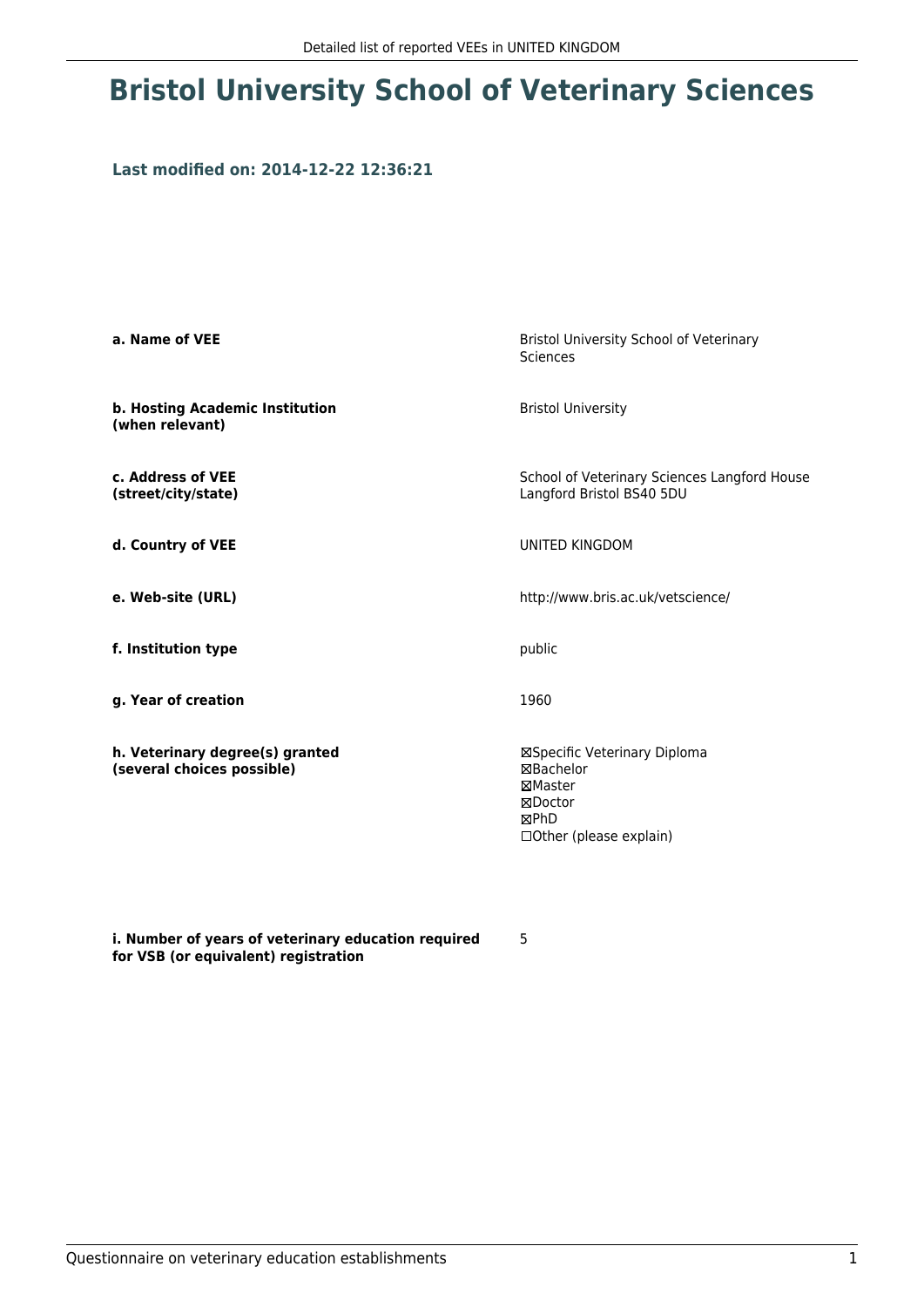|                                                                                                   | 1st Year                                                                                                                                                              | 101-150                                                                                                                |
|---------------------------------------------------------------------------------------------------|-----------------------------------------------------------------------------------------------------------------------------------------------------------------------|------------------------------------------------------------------------------------------------------------------------|
|                                                                                                   | 2d Year                                                                                                                                                               | 101-150                                                                                                                |
|                                                                                                   | 3d Year                                                                                                                                                               | 101-150                                                                                                                |
|                                                                                                   | 4th Year                                                                                                                                                              | 101-150                                                                                                                |
|                                                                                                   | 5th Year                                                                                                                                                              | 101-150                                                                                                                |
|                                                                                                   | 6th Year                                                                                                                                                              |                                                                                                                        |
|                                                                                                   | 7th Year                                                                                                                                                              |                                                                                                                        |
| k. Average number of veterinary graduates per year<br>from the establishment                      | 101-150                                                                                                                                                               |                                                                                                                        |
| I. Minimum education required for admission to the<br>establishment<br>(several choices possible) | ⊠High School University Entrance<br>Qualification<br>⊠Pre-Veterinary Science Diploma<br>⊠Pre-Veterinary Science Degree<br>□Other specific VEE entrance qualifications |                                                                                                                        |
| m. Is there a selection procedure at<br>(several choices possible)                                | □National level<br>⊠State level<br><b>⊠Establishment level</b>                                                                                                        |                                                                                                                        |
| n. National accreditation/certification/approval                                                  | Yes                                                                                                                                                                   |                                                                                                                        |
|                                                                                                   | <b>Accrediting agency:</b>                                                                                                                                            |                                                                                                                        |
|                                                                                                   | <b>Name of the Agency</b>                                                                                                                                             | Royal College<br>of Veterinary<br>Surgeons                                                                             |
|                                                                                                   | <b>Address of the</b><br><b>Agency</b>                                                                                                                                | Royal College<br>of Veterinary<br>Surgeons<br>Belgravia<br><b>House 62-64</b><br>Horseferry<br>Road London<br>SW1P 2AF |
|                                                                                                   | Country of the<br><b>Agency</b>                                                                                                                                       | United<br>Kingdom                                                                                                      |
|                                                                                                   | Date granted (yyyy-<br>mm-dd)                                                                                                                                         | 1960-01-01                                                                                                             |
|                                                                                                   | <b>Period of validity</b><br>(years)                                                                                                                                  | 99                                                                                                                     |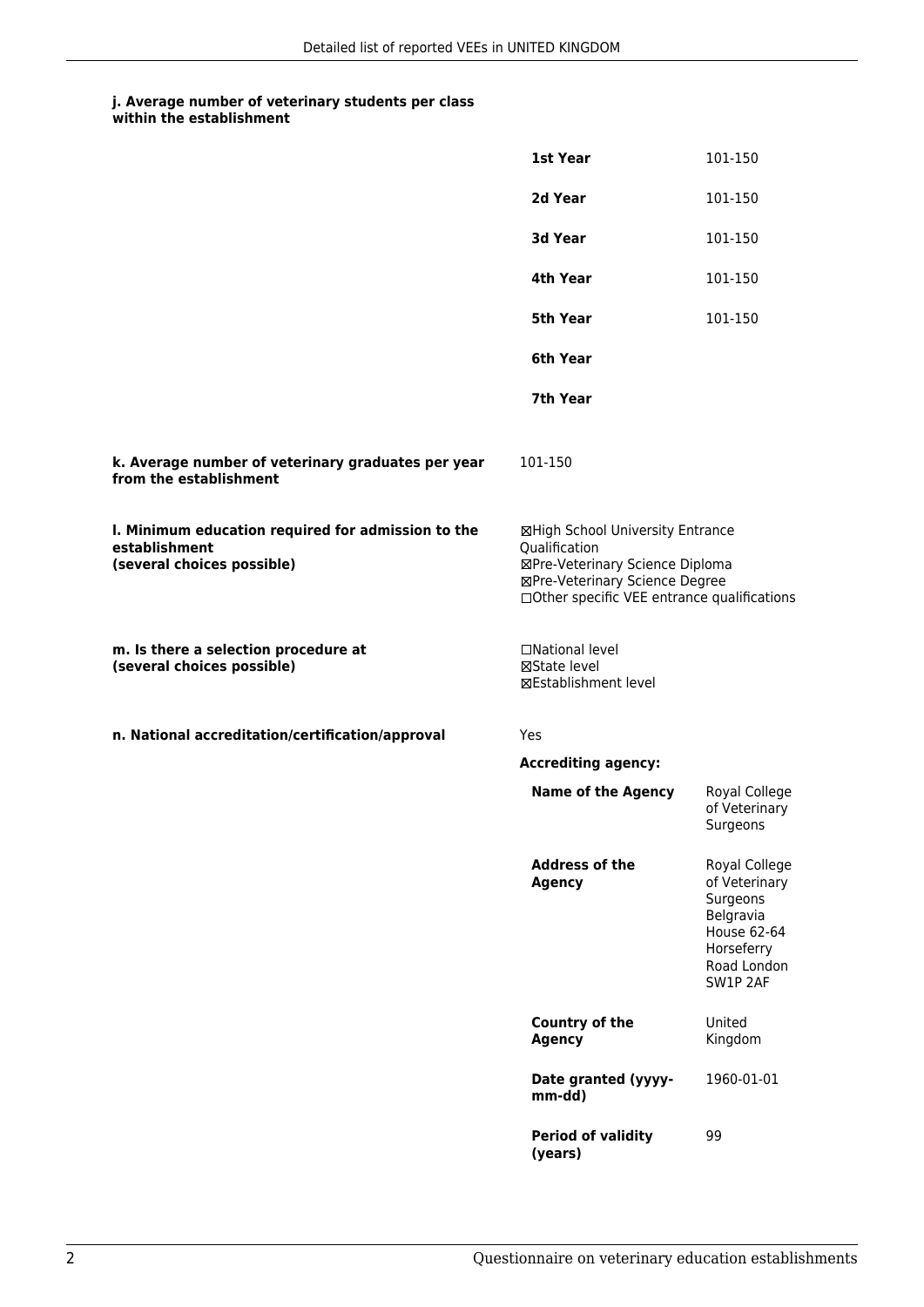**o. Regional accreditation/certification/approval** Yes

| Accrediting agency:                  |                                           |
|--------------------------------------|-------------------------------------------|
| <b>Name of the Agency</b>            | <b>FAFVF</b>                              |
| Address of the<br>Agency             | Hietzinger Kai<br>87 1130 Wien<br>Austria |
| Country of the<br>Agency             | Austria                                   |
| Date granted (yyyy-<br>mm-dd)        | 2007-03-17                                |
| <b>Period of validity</b><br>(vears) | 7                                         |

**p. Any form of other international accreditation/certification/approval?** No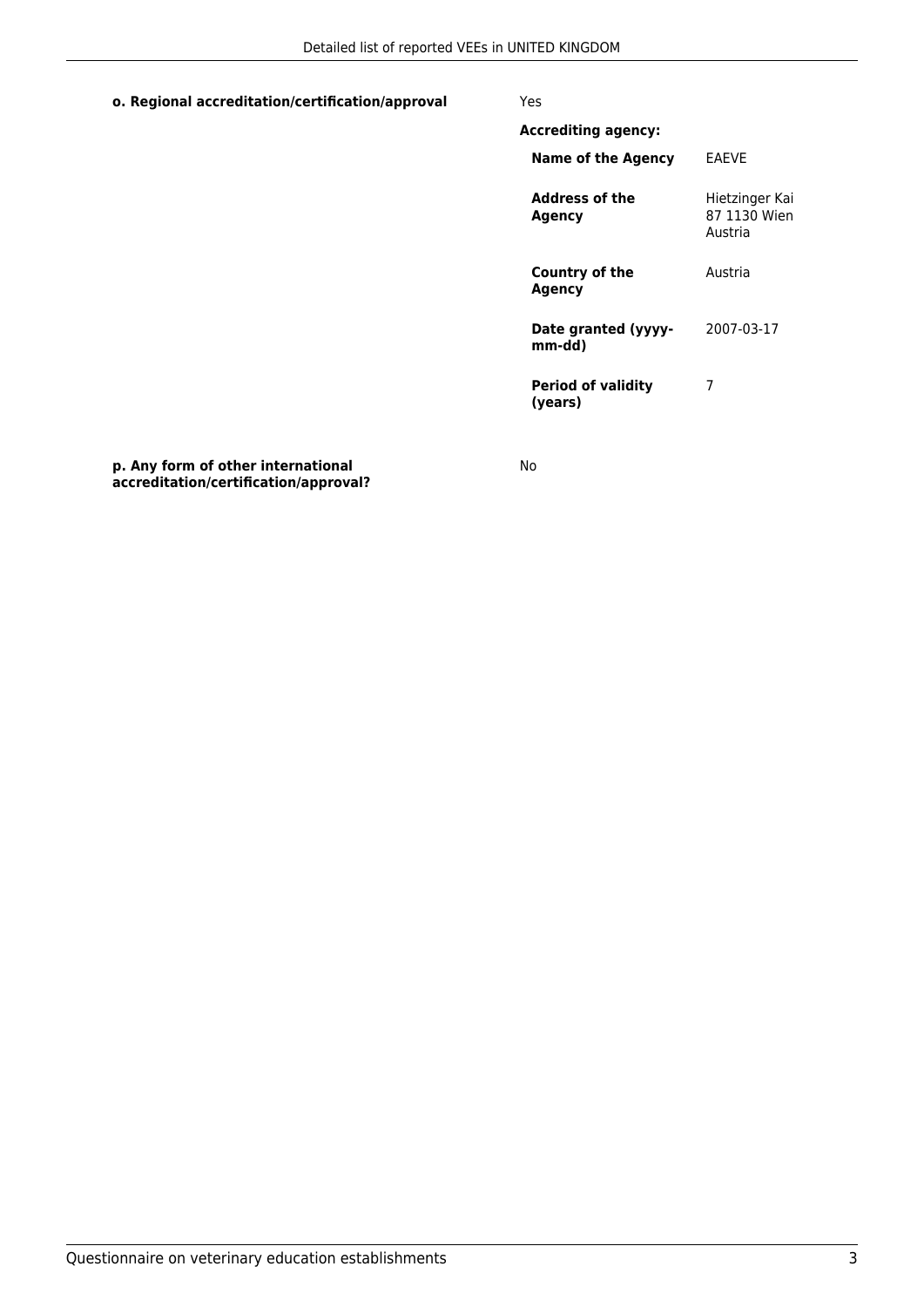## **Royal Veterinary College**

### **Last modified on: 2014-12-22 12:37:07**

| a. Name of VEE                                                | Royal Veterinary College                                                                            |
|---------------------------------------------------------------|-----------------------------------------------------------------------------------------------------|
| b. Hosting Academic Institution<br>(when relevant)            | University of London                                                                                |
| c. Address of VEE<br>(street/city/state)                      | The Royal Veterinary College Hawkshead<br>Lane Hatfield Hertfordshire AL9 7TA                       |
| d. Country of VEE                                             | UNITED KINGDOM                                                                                      |
| e. Web-site (URL)                                             | http://www.rvc.ac.uk/                                                                               |
| f. Institution type                                           | public                                                                                              |
| g. Year of creation                                           | 1791                                                                                                |
| h. Veterinary degree(s) granted<br>(several choices possible) | ⊠Specific Veterinary Diploma<br>⊠Bachelor<br>⊠Master<br>⊠Doctor<br>⊠PhD<br>□ Other (please explain) |

**i. Number of years of veterinary education required for VSB (or equivalent) registration**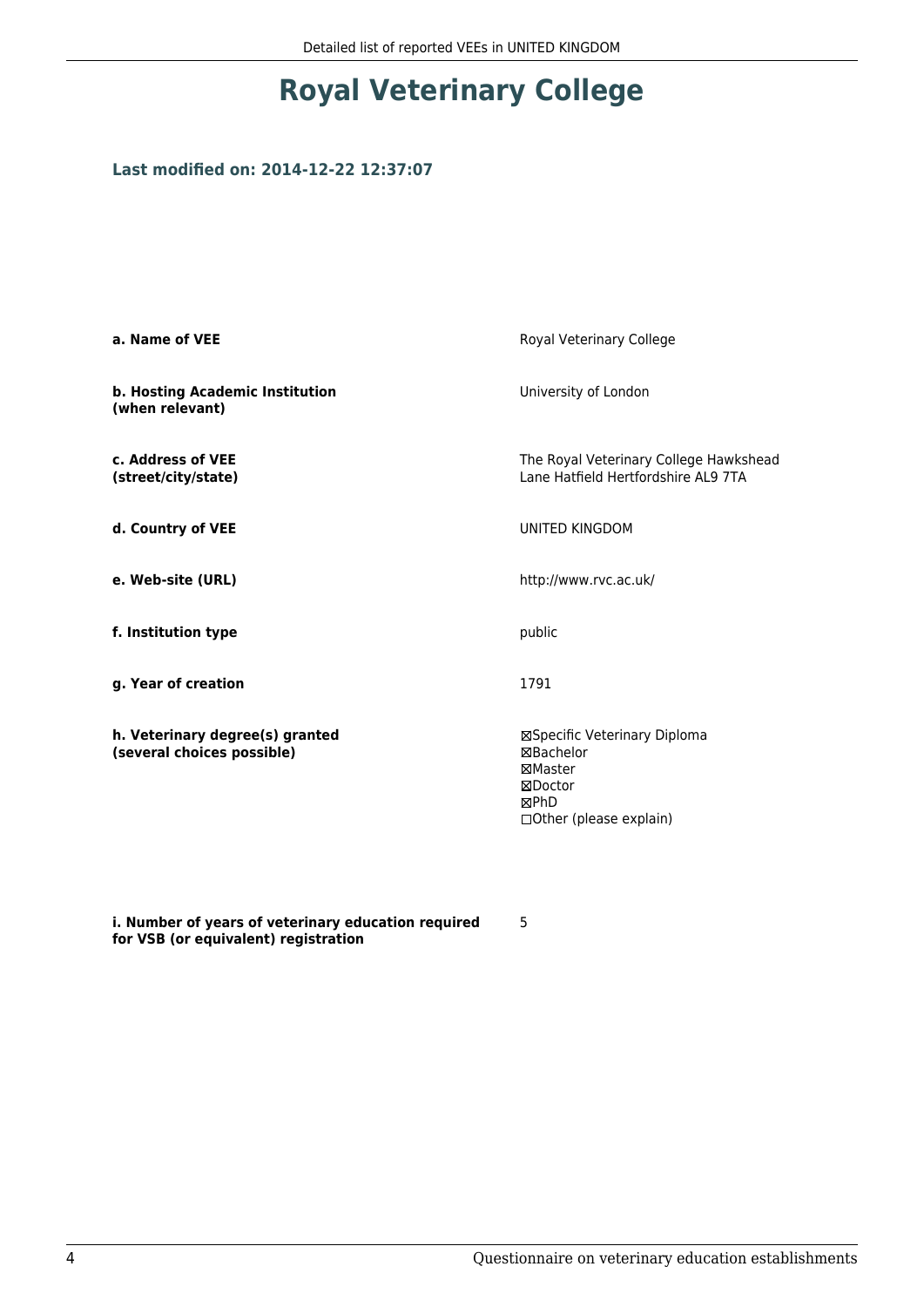|                                                                                                   | 1st Year                                                                                                                                                              | 151-200                                                                                                                |
|---------------------------------------------------------------------------------------------------|-----------------------------------------------------------------------------------------------------------------------------------------------------------------------|------------------------------------------------------------------------------------------------------------------------|
|                                                                                                   | 2d Year                                                                                                                                                               | 151-200                                                                                                                |
|                                                                                                   | 3d Year                                                                                                                                                               | 151-200                                                                                                                |
|                                                                                                   | 4th Year                                                                                                                                                              | 151-200                                                                                                                |
|                                                                                                   | 5th Year                                                                                                                                                              | 151-200                                                                                                                |
|                                                                                                   | 6th Year                                                                                                                                                              |                                                                                                                        |
|                                                                                                   | 7th Year                                                                                                                                                              |                                                                                                                        |
| k. Average number of veterinary graduates per year<br>from the establishment                      | 151-200                                                                                                                                                               |                                                                                                                        |
| I. Minimum education required for admission to the<br>establishment<br>(several choices possible) | ⊠High School University Entrance<br>Qualification<br>⊠Pre-Veterinary Science Diploma<br>⊠Pre-Veterinary Science Degree<br>⊠Other specific VEE entrance qualifications |                                                                                                                        |
| m. Is there a selection procedure at<br>(several choices possible)                                | □National level<br>$\Box$ State level<br><b>⊠Establishment level</b>                                                                                                  |                                                                                                                        |
| n. National accreditation/certification/approval                                                  | Yes                                                                                                                                                                   |                                                                                                                        |
|                                                                                                   | <b>Accrediting agency:</b>                                                                                                                                            |                                                                                                                        |
|                                                                                                   | <b>Name of the Agency</b>                                                                                                                                             | Royal College<br>of Veterinary<br>Surgeons                                                                             |
|                                                                                                   | <b>Address of the</b><br><b>Agency</b>                                                                                                                                | Royal College<br>of Veterinary<br>Surgeons<br>Belgravia<br><b>House 62-64</b><br>Horseferry<br>Road London<br>SW1P 2AF |
|                                                                                                   | Country of the<br><b>Agency</b>                                                                                                                                       | United<br>Kingdom                                                                                                      |
|                                                                                                   | Date granted (yyyy-<br>mm-dd)                                                                                                                                         | 1792-01-01                                                                                                             |
|                                                                                                   | <b>Period of validity</b><br>(years)                                                                                                                                  | 300                                                                                                                    |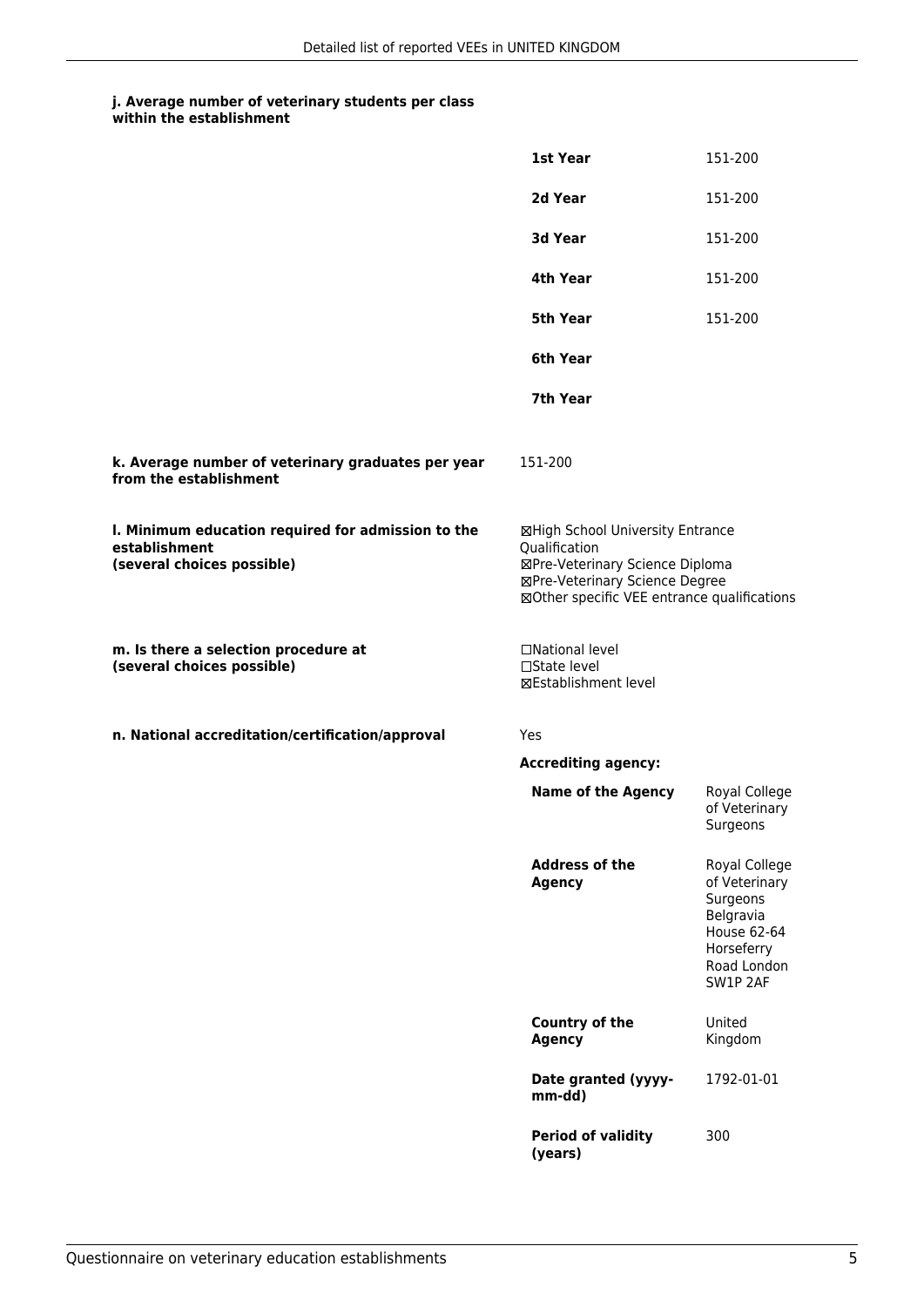|  | o. Regional accreditation/certification/approval | Yes |
|--|--------------------------------------------------|-----|
|  |                                                  |     |

| Accrediting agency:                  |                                           |
|--------------------------------------|-------------------------------------------|
| Name of the Agency                   | <b>FAFVF</b>                              |
| Address of the<br>Agency             | Hietzinger Kai<br>87 1130 Wien<br>Austria |
| Country of the<br>Agency             | Austria                                   |
| Date granted (yyyy-<br>mm-dd)        | 2011-10-31                                |
| <b>Period of validity</b><br>(years) | 7                                         |
|                                      |                                           |

**p. Any form of other international accreditation/certification/approval?** Yes

**If yes, please provide a brief description.** American Veterinary Medical Association,<br>Australasian Veterinary Boards Council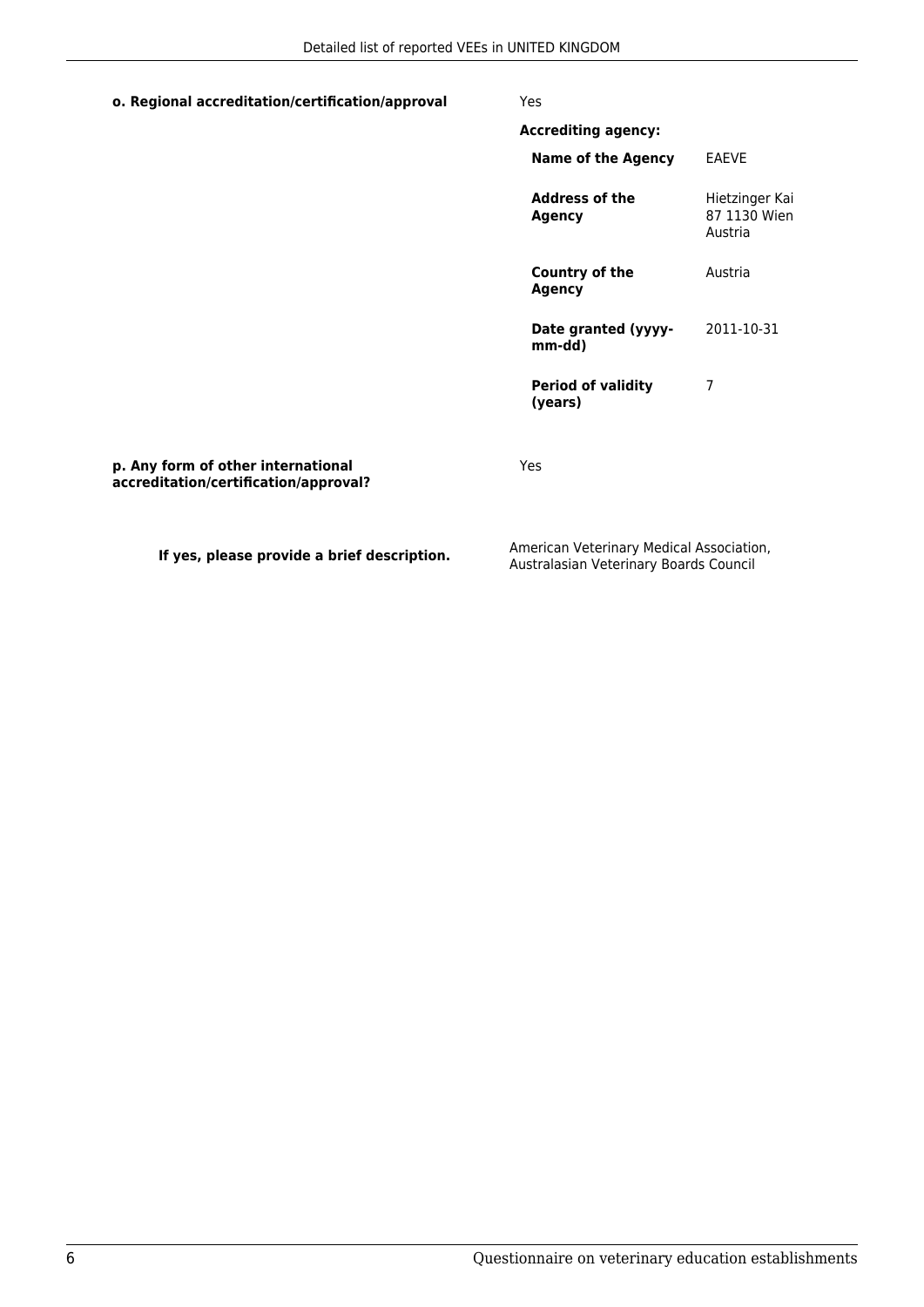# **School of Veterinary Medicine and Science, University of Nottingham**

**Last modified on: 2014-12-22 12:36:33**

| a. Name of VEE                                                | School of Veterinary Medicine and Science,<br>University of Nottingham                              |
|---------------------------------------------------------------|-----------------------------------------------------------------------------------------------------|
| b. Hosting Academic Institution<br>(when relevant)            | University of Nottingham                                                                            |
| c. Address of VEE<br>(street/city/state)                      | Sutton Bonnington Campus, College Road,<br>Loughborough, Leicestershire, LE12 5RD                   |
| d. Country of VEE                                             | UNITED KINGDOM                                                                                      |
| e. Web-site (URL)                                             | http://www.nottingham.ac.uk/vet/index.aspx                                                          |
| f. Institution type                                           | public                                                                                              |
| g. Year of creation                                           | 2006                                                                                                |
| h. Veterinary degree(s) granted<br>(several choices possible) | ⊠Specific Veterinary Diploma<br>⊠Bachelor<br>⊠Master<br>⊠Doctor<br>⊠PhD<br>□ Other (please explain) |

**i. Number of years of veterinary education required for VSB (or equivalent) registration**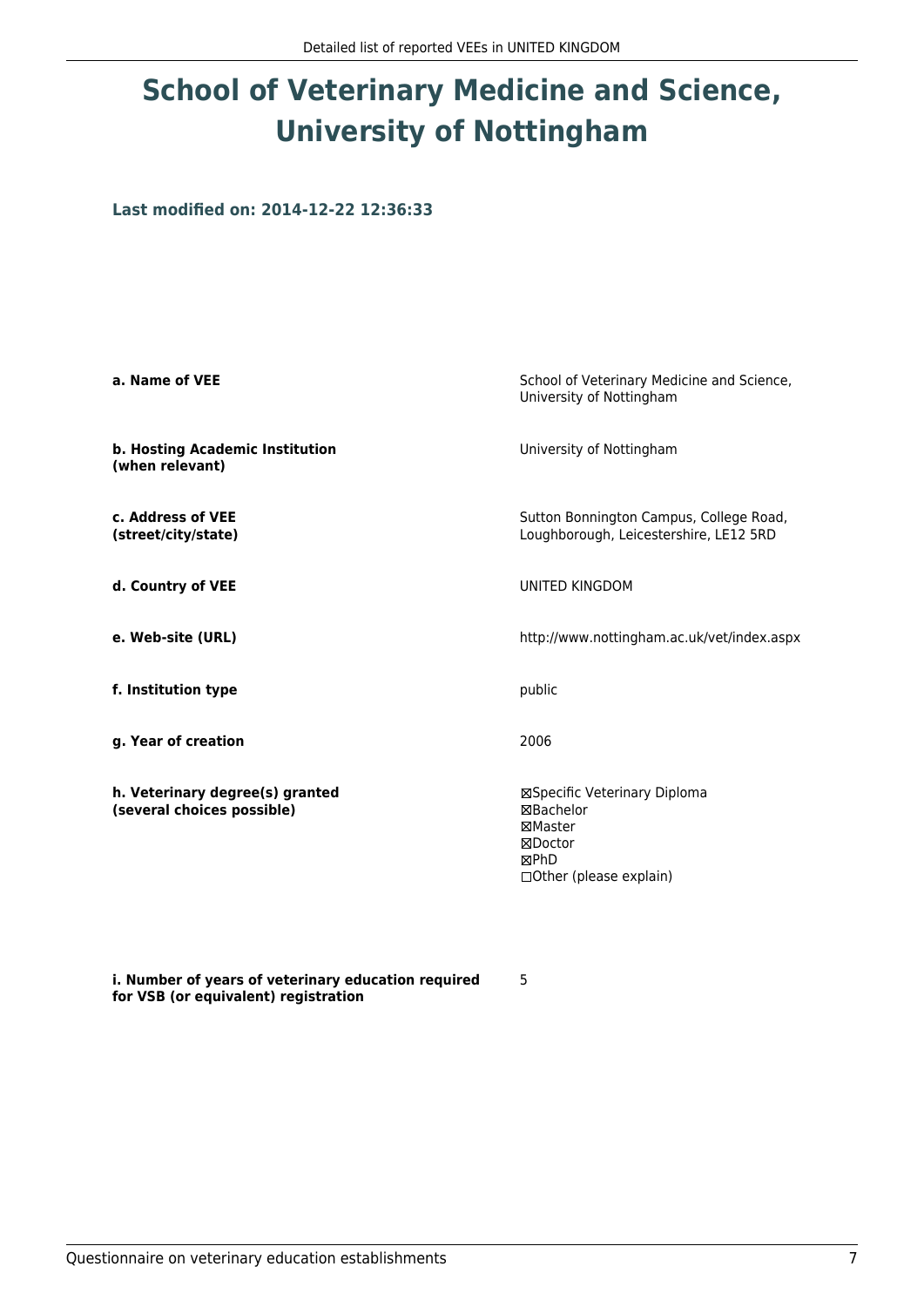|                                                                                                   | 1st Year                                                                                                                                                              | 101-150                                                                                                                |
|---------------------------------------------------------------------------------------------------|-----------------------------------------------------------------------------------------------------------------------------------------------------------------------|------------------------------------------------------------------------------------------------------------------------|
|                                                                                                   | 2d Year                                                                                                                                                               | 101-150                                                                                                                |
|                                                                                                   | 3d Year                                                                                                                                                               | 101-150                                                                                                                |
|                                                                                                   | 4th Year                                                                                                                                                              | 101-150                                                                                                                |
|                                                                                                   | 5th Year                                                                                                                                                              | 101-150                                                                                                                |
|                                                                                                   | 6th Year                                                                                                                                                              |                                                                                                                        |
|                                                                                                   | 7th Year                                                                                                                                                              |                                                                                                                        |
| k. Average number of veterinary graduates per year<br>from the establishment                      | 51-100                                                                                                                                                                |                                                                                                                        |
| I. Minimum education required for admission to the<br>establishment<br>(several choices possible) | ⊠High School University Entrance<br>Qualification<br>⊠Pre-Veterinary Science Diploma<br>⊠Pre-Veterinary Science Degree<br>⊠Other specific VEE entrance qualifications |                                                                                                                        |
| m. Is there a selection procedure at<br>(several choices possible)                                | □National level<br>□State level<br><b>⊠Establishment level</b>                                                                                                        |                                                                                                                        |
| n. National accreditation/certification/approval                                                  | Yes                                                                                                                                                                   |                                                                                                                        |
|                                                                                                   | <b>Accrediting agency:</b>                                                                                                                                            |                                                                                                                        |
|                                                                                                   | <b>Name of the Agency</b>                                                                                                                                             | Royal College<br>of Veterinary<br>Surgeons                                                                             |
|                                                                                                   | <b>Address of the</b><br><b>Agency</b>                                                                                                                                | Royal College<br>of Veterinary<br>Surgeons<br>Belgravia<br><b>House 62-64</b><br>Horseferry<br>Road London<br>SW1P 2AF |
|                                                                                                   | Country of the<br><b>Agency</b>                                                                                                                                       | United<br>Kingdom                                                                                                      |
|                                                                                                   | Date granted (yyyy-<br>mm-dd)                                                                                                                                         | 2011-06-30                                                                                                             |
|                                                                                                   | <b>Period of validity</b><br>(years)                                                                                                                                  | 99                                                                                                                     |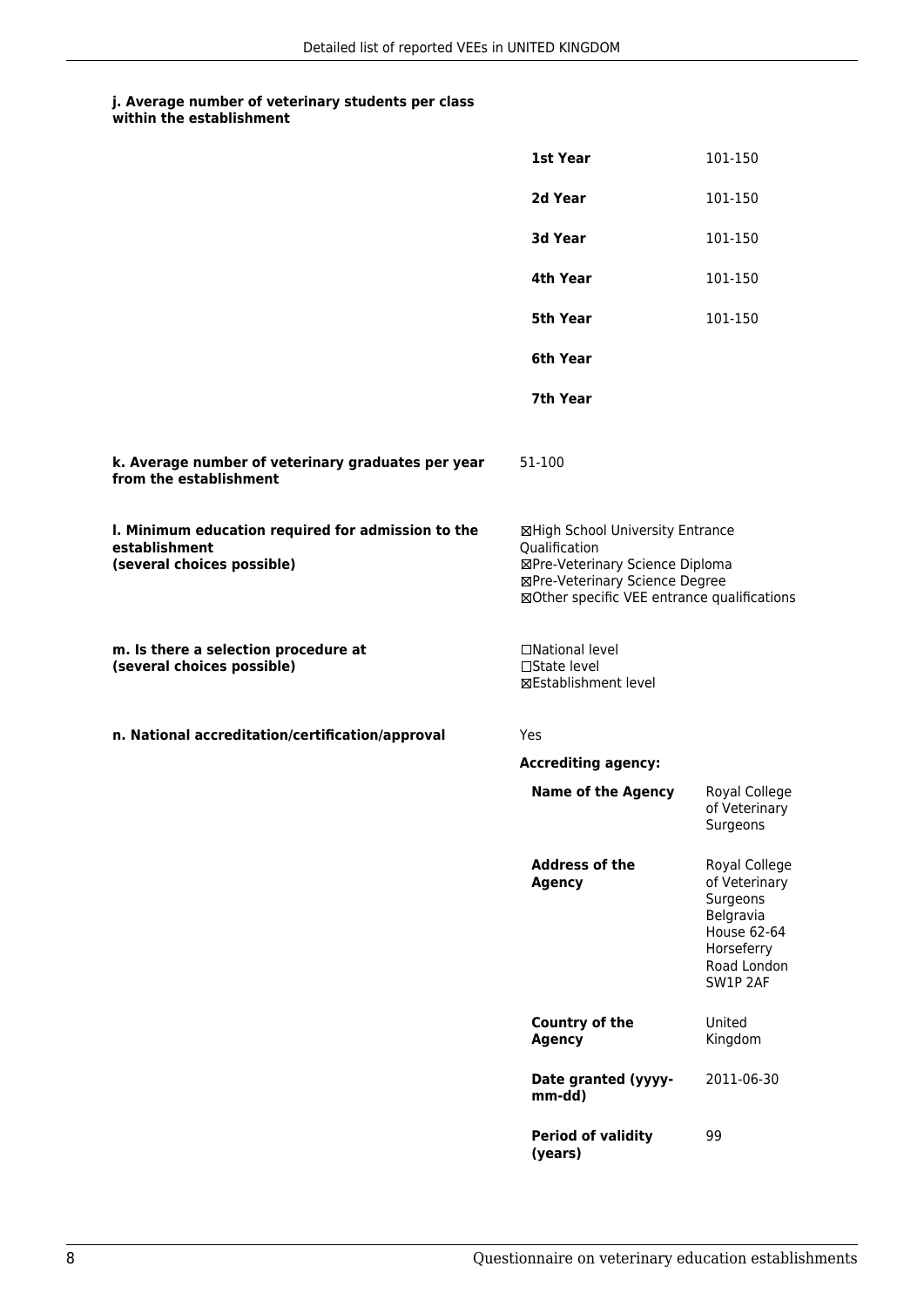**o. Regional accreditation/certification/approval** Yes

| Accrediting agency:                  |                                           |
|--------------------------------------|-------------------------------------------|
| <b>Name of the Agency</b>            | <b>FAFVF</b>                              |
| Address of the<br>Agency             | Hietzinger Kai<br>87 1130 Wien<br>Austria |
| Country of the<br>Agency             | Austria                                   |
| Date granted (yyyy-<br>mm-dd)        | 2011-02-18                                |
| <b>Period of validity</b><br>(vears) | 7                                         |

**p. Any form of other international accreditation/certification/approval?** No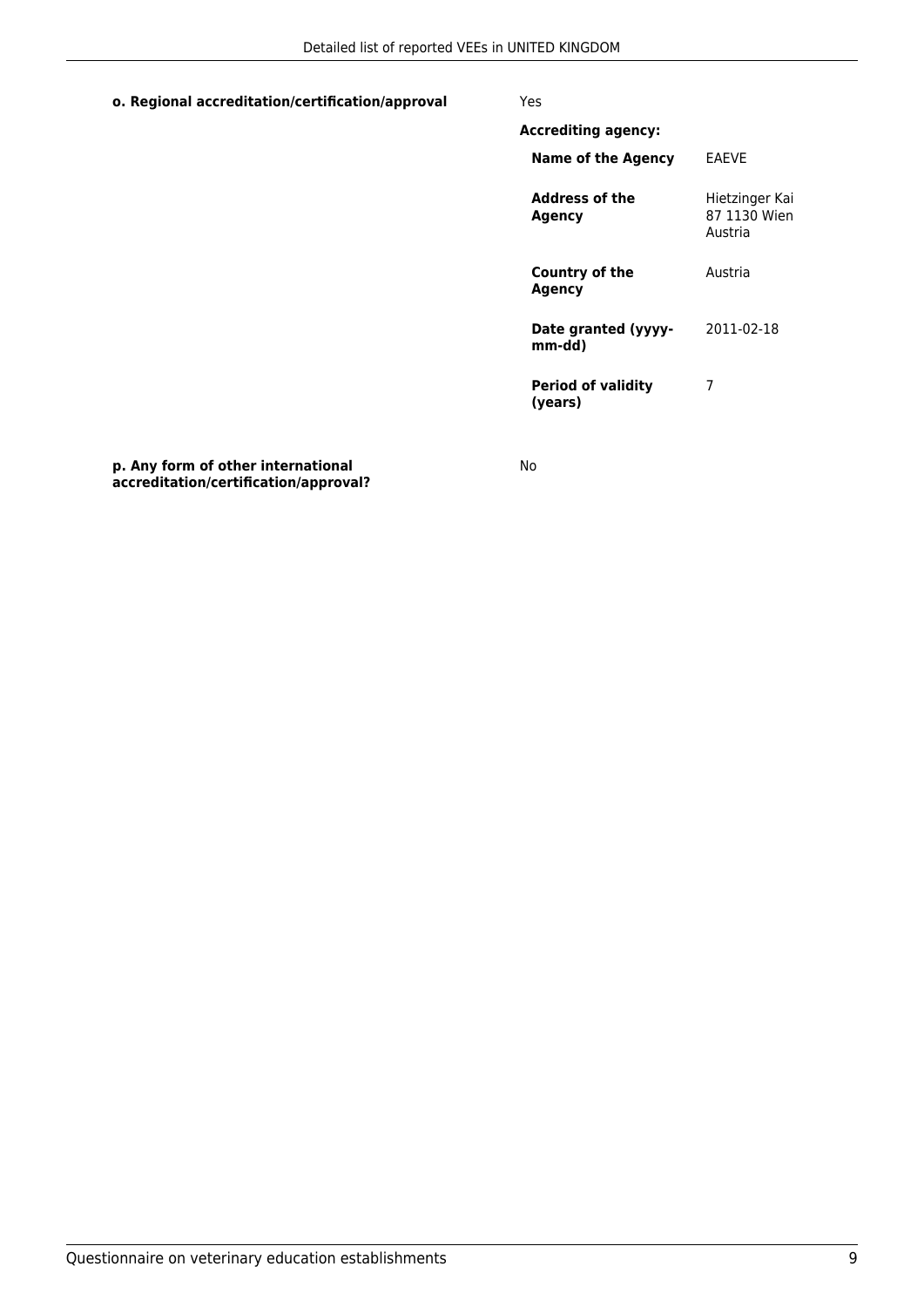## **Ujniversity of Liverpool, School of Veterinary Science**

**Last modified on: 2014-12-22 12:37:35**

| a. Name of VEE                                                | Ujniversity of Liverpool, School of Veterinary<br>Science                                           |
|---------------------------------------------------------------|-----------------------------------------------------------------------------------------------------|
| b. Hosting Academic Institution<br>(when relevant)            | University of Liverpool                                                                             |
| c. Address of VEE<br>(street/city/state)                      | School of Veterinary Science, Neston, United<br>Kingdom, CH64 7TE                                   |
| d. Country of VEE                                             | UNITED KINGDOM                                                                                      |
| e. Web-site (URL)                                             | https://www.liv.ac.uk/veterinary-science/                                                           |
| f. Institution type                                           | public                                                                                              |
| g. Year of creation                                           | 1904                                                                                                |
| h. Veterinary degree(s) granted<br>(several choices possible) | ⊠Specific Veterinary Diploma<br>⊠Bachelor<br>⊠Master<br>⊠Doctor<br>⊠PhD<br>□ Other (please explain) |

**i. Number of years of veterinary education required for VSB (or equivalent) registration**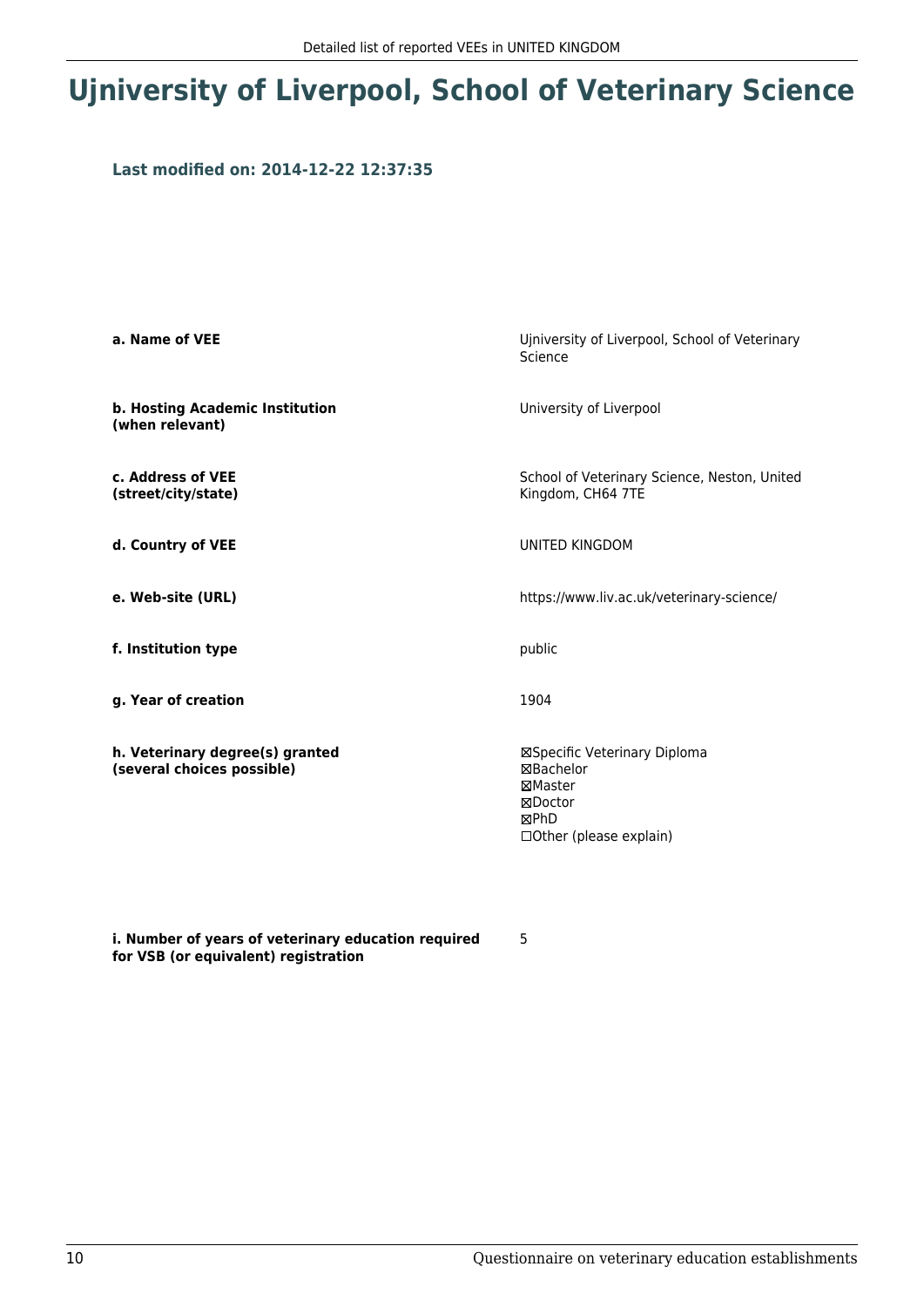|                                                                                                   | 1st Year                                                                                                                                                              | 101-150                                                           |
|---------------------------------------------------------------------------------------------------|-----------------------------------------------------------------------------------------------------------------------------------------------------------------------|-------------------------------------------------------------------|
|                                                                                                   | 2d Year                                                                                                                                                               | 101-150                                                           |
|                                                                                                   | 3d Year                                                                                                                                                               | 101-150                                                           |
|                                                                                                   | 4th Year                                                                                                                                                              | 101-150                                                           |
|                                                                                                   | 5th Year                                                                                                                                                              | 101-150                                                           |
|                                                                                                   | 6th Year                                                                                                                                                              |                                                                   |
|                                                                                                   | 7th Year                                                                                                                                                              |                                                                   |
| k. Average number of veterinary graduates per year<br>from the establishment                      | 101-150                                                                                                                                                               |                                                                   |
| I. Minimum education required for admission to the<br>establishment<br>(several choices possible) | ⊠High School University Entrance<br>Qualification<br>⊠Pre-Veterinary Science Diploma<br>⊠Pre-Veterinary Science Degree<br>⊠Other specific VEE entrance qualifications |                                                                   |
| m. Is there a selection procedure at<br>(several choices possible)                                | □National level<br>$\Box$ State level<br><b>⊠Establishment level</b>                                                                                                  |                                                                   |
| n. National accreditation/certification/approval                                                  | <b>Yes</b>                                                                                                                                                            |                                                                   |
|                                                                                                   | <b>Accrediting agency:</b>                                                                                                                                            |                                                                   |
|                                                                                                   | <b>Name of the Agency</b>                                                                                                                                             | Royal College<br>of Veterinary<br>Surgeons                        |
|                                                                                                   | <b>Address of the</b><br><b>Agency</b>                                                                                                                                | Belgravia<br>House 62-64<br>Horseferry<br>Road London<br>SW1P 2AF |
|                                                                                                   | Country of the<br><b>Agency</b>                                                                                                                                       | United<br>Kingdom                                                 |
|                                                                                                   | Date granted (yyyy-<br>mm-dd)                                                                                                                                         | 1904-01-01                                                        |
|                                                                                                   | <b>Period of validity</b><br>(years)                                                                                                                                  | 200                                                               |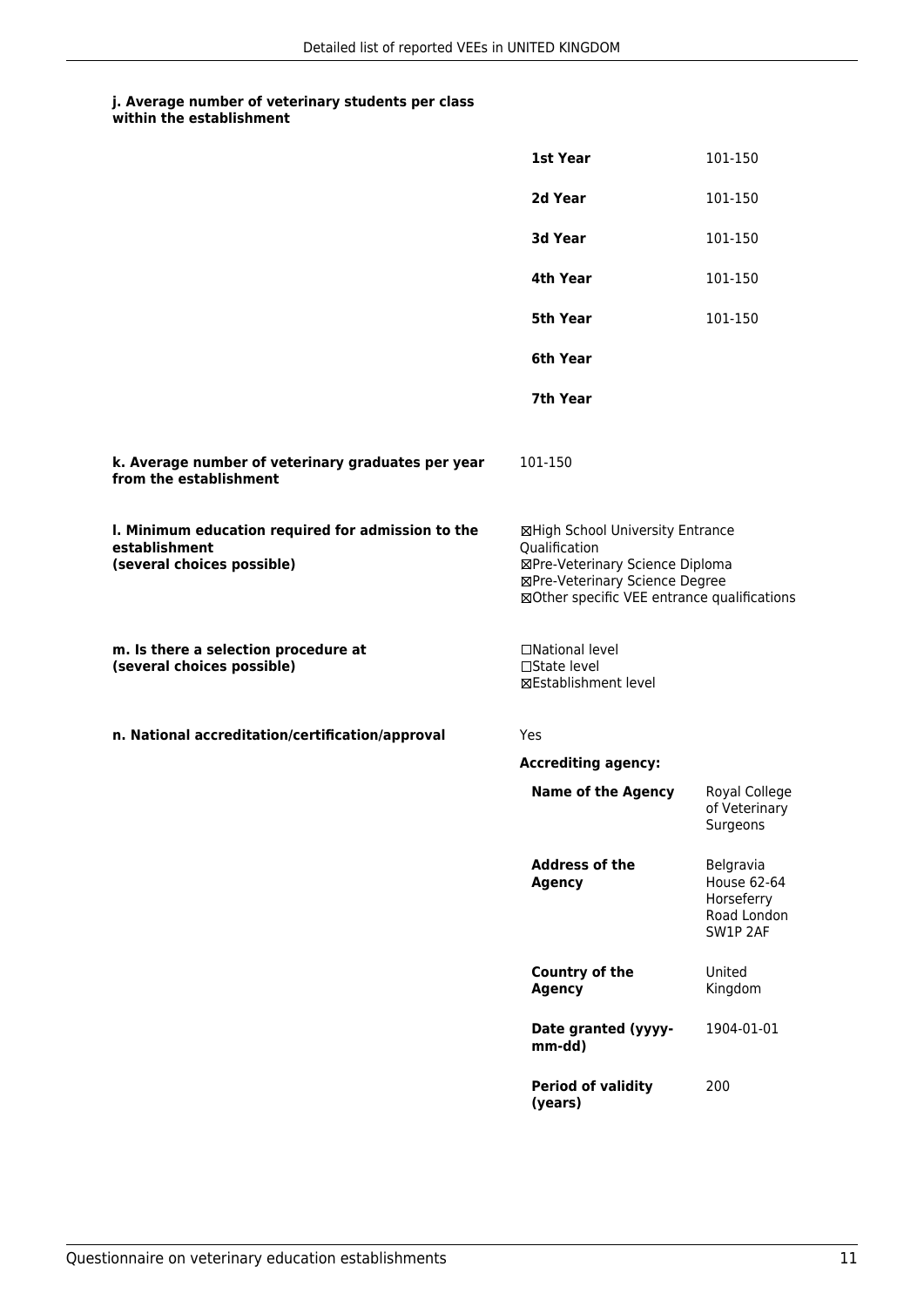**o. Regional accreditation/certification/approval** Yes

| Accrediting agency:                  |                                           |
|--------------------------------------|-------------------------------------------|
| Name of the Agency                   | FAFVF                                     |
| Address of the<br>Agency             | Hietzinger Kai<br>87 1130 Wien<br>Austria |
| Country of the<br>Agency             | Austria                                   |
| Date granted (yyyy-<br>mm-dd)        | 2012-11-23                                |
| <b>Period of validity</b><br>(vears) | 7                                         |

**p. Any form of other international accreditation/certification/approval?** No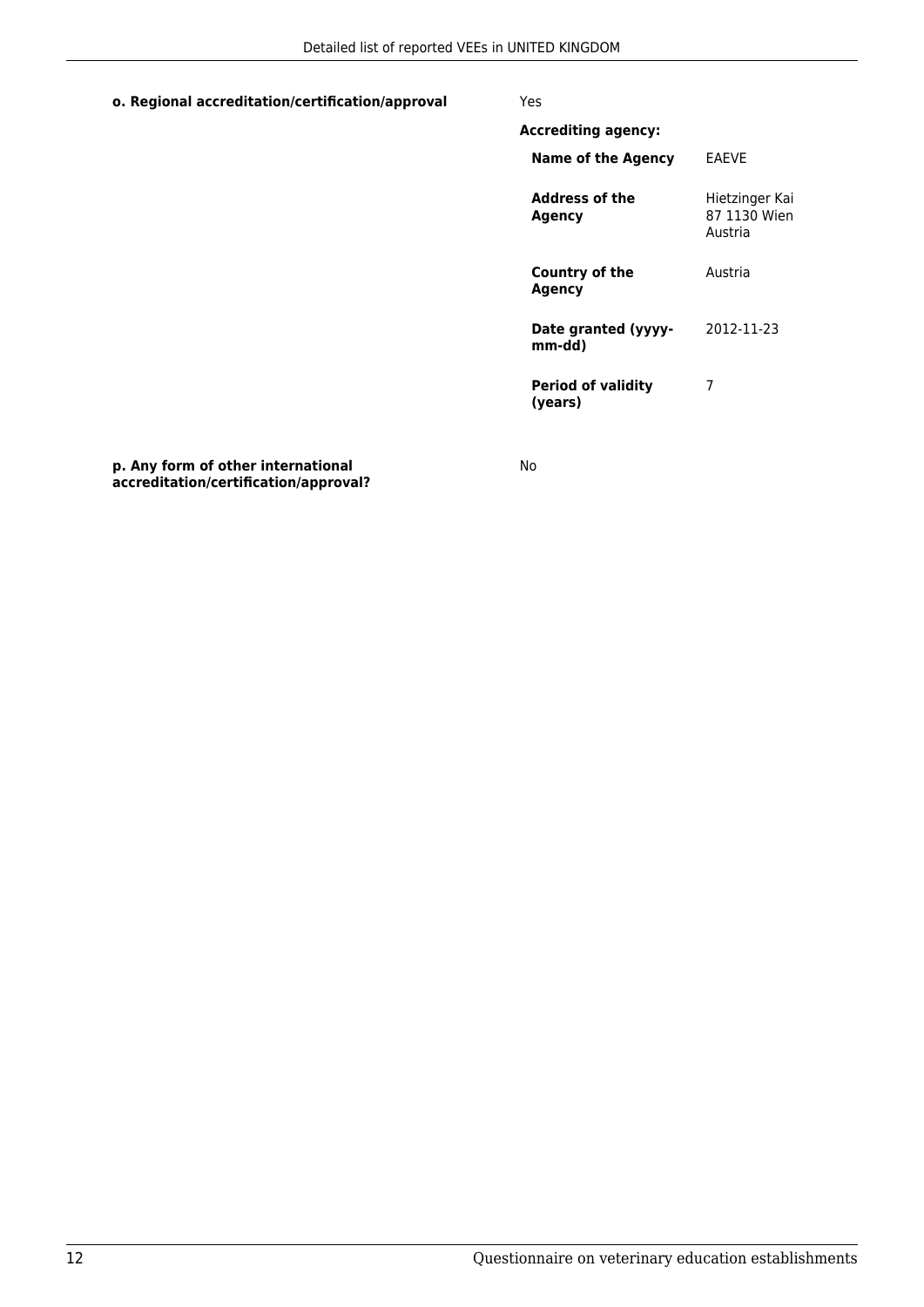## **University of Cambridge Department of Veterinary Medicine**

**Last modified on: 2015-05-27 16:39:38**

| a. Name of VEE                                                | University of Cambridge Department of<br><b>Veterinary Medicine</b>                                      |
|---------------------------------------------------------------|----------------------------------------------------------------------------------------------------------|
| b. Hosting Academic Institution<br>(when relevant)            | University of Cambridge                                                                                  |
| c. Address of VEE<br>(street/city/state)                      | Madingley Road Cambridge CB3 0ES                                                                         |
| d. Country of VEE                                             | UNITED KINGDOM                                                                                           |
| e. Web-site (URL)                                             | http://www.vet.cam.ac.uk/                                                                                |
| f. Institution type                                           | public                                                                                                   |
| g. Year of creation                                           | 1949                                                                                                     |
| h. Veterinary degree(s) granted<br>(several choices possible) | ⊠Specific Veterinary Diploma<br>⊠Bachelor<br>⊠Master<br>⊠Doctor<br>⊠PhD<br>$\Box$ Other (please explain) |

**i. Number of years of veterinary education required for VSB (or equivalent) registration**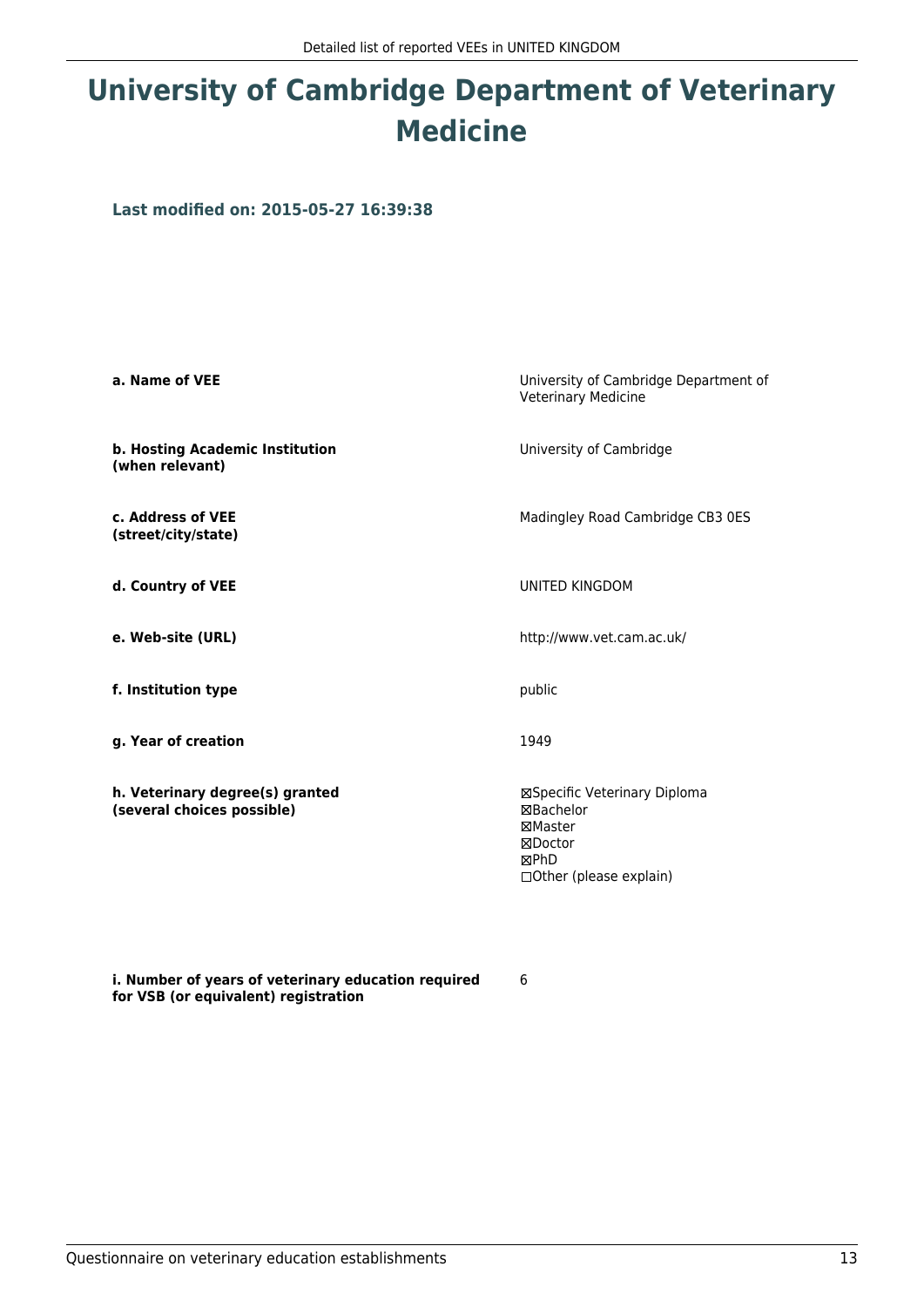|                                                                                                   | 1st Year                                                                                                                                                              | 51-100                                                                                                          |
|---------------------------------------------------------------------------------------------------|-----------------------------------------------------------------------------------------------------------------------------------------------------------------------|-----------------------------------------------------------------------------------------------------------------|
|                                                                                                   | 2d Year                                                                                                                                                               | 51-100                                                                                                          |
|                                                                                                   | 3d Year                                                                                                                                                               | 51-100                                                                                                          |
|                                                                                                   | 4th Year                                                                                                                                                              | 51-100                                                                                                          |
|                                                                                                   | 5th Year                                                                                                                                                              | 51-100                                                                                                          |
|                                                                                                   | 6th Year                                                                                                                                                              | 51-100                                                                                                          |
|                                                                                                   | 7th Year                                                                                                                                                              |                                                                                                                 |
| k. Average number of veterinary graduates per year<br>from the establishment                      | 51-100                                                                                                                                                                |                                                                                                                 |
| I. Minimum education required for admission to the<br>establishment<br>(several choices possible) | ⊠High School University Entrance<br>Qualification<br>□Pre-Veterinary Science Diploma<br>□Pre-Veterinary Science Degree<br>□Other specific VEE entrance qualifications |                                                                                                                 |
| m. Is there a selection procedure at<br>(several choices possible)                                | □National level<br>$\Box$ State level<br>⊠Establishment level                                                                                                         |                                                                                                                 |
| n. National accreditation/certification/approval                                                  | Yes                                                                                                                                                                   |                                                                                                                 |
|                                                                                                   | <b>Accrediting agency:</b>                                                                                                                                            |                                                                                                                 |
|                                                                                                   | <b>Name of the Agency</b>                                                                                                                                             | Royal College<br>of Veterinary<br>Surgeons                                                                      |
|                                                                                                   | <b>Address of the</b><br><b>Agency</b>                                                                                                                                | Royal College<br>of Veterinary<br>Surgeons<br>Belgravia<br>House 62-64<br>Horseferry<br>Road London<br>SW1P 2AF |
|                                                                                                   | Country of the<br><b>Agency</b>                                                                                                                                       | United<br>Kingdom                                                                                               |
|                                                                                                   | Date granted (yyyy-<br>mm-dd)                                                                                                                                         | 1949-01-01                                                                                                      |
|                                                                                                   | <b>Period of validity</b><br>(years)                                                                                                                                  | 10                                                                                                              |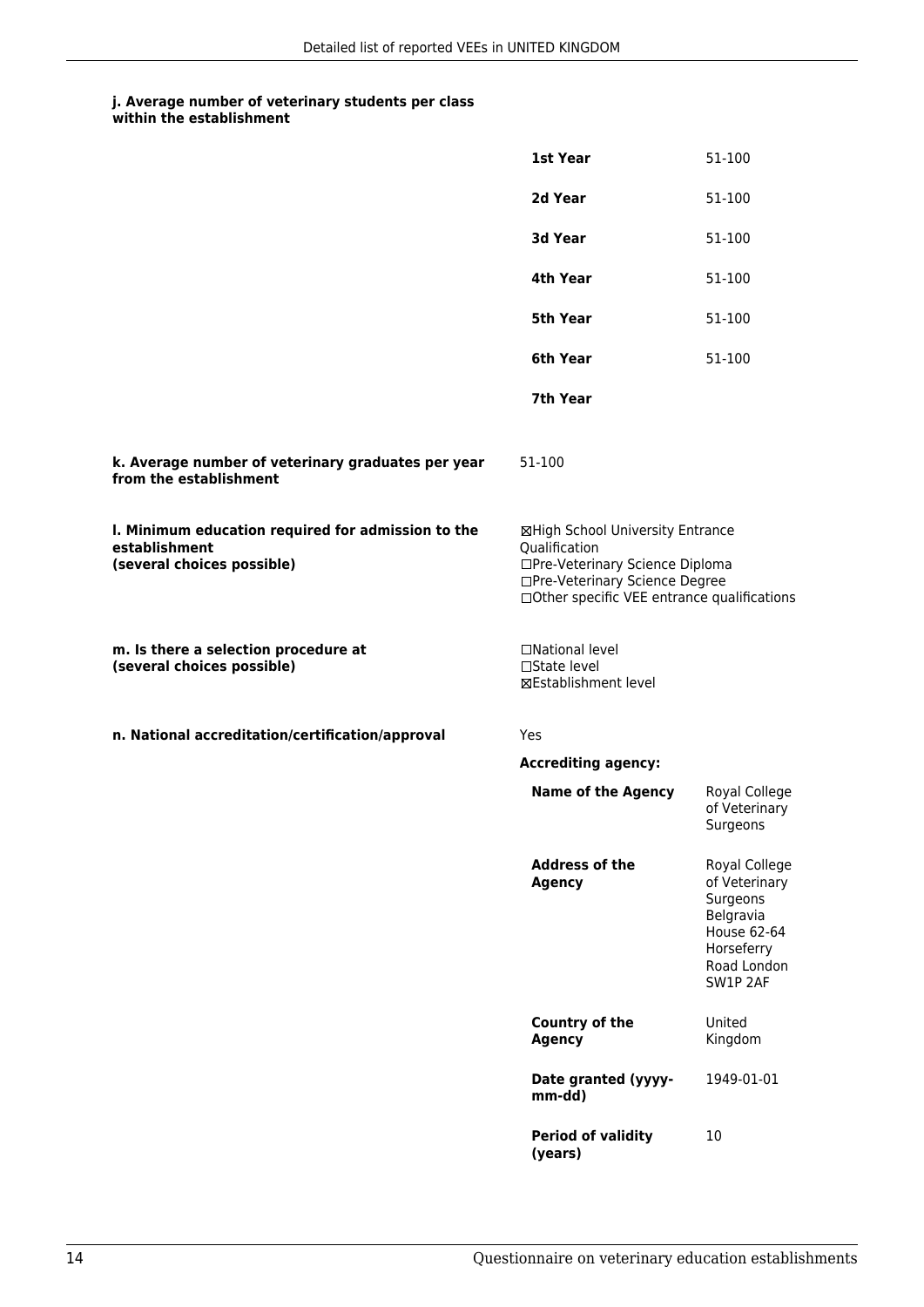**o. Regional accreditation/certification/approval** Yes

| <b>Accrediting agency:</b>           |                                           |
|--------------------------------------|-------------------------------------------|
| Name of the Agency                   | FAFVF                                     |
| Address of the<br>Agency             | Hietzinger Kai<br>87 1130 Wien<br>Austria |
| Country of the<br>Agency             | Austria                                   |
| Date granted (yyyy-<br>mm-dd)        | 2008-06-30                                |
| <b>Period of validity</b><br>(vears) | 10                                        |

**p. Any form of other international accreditation/certification/approval?** No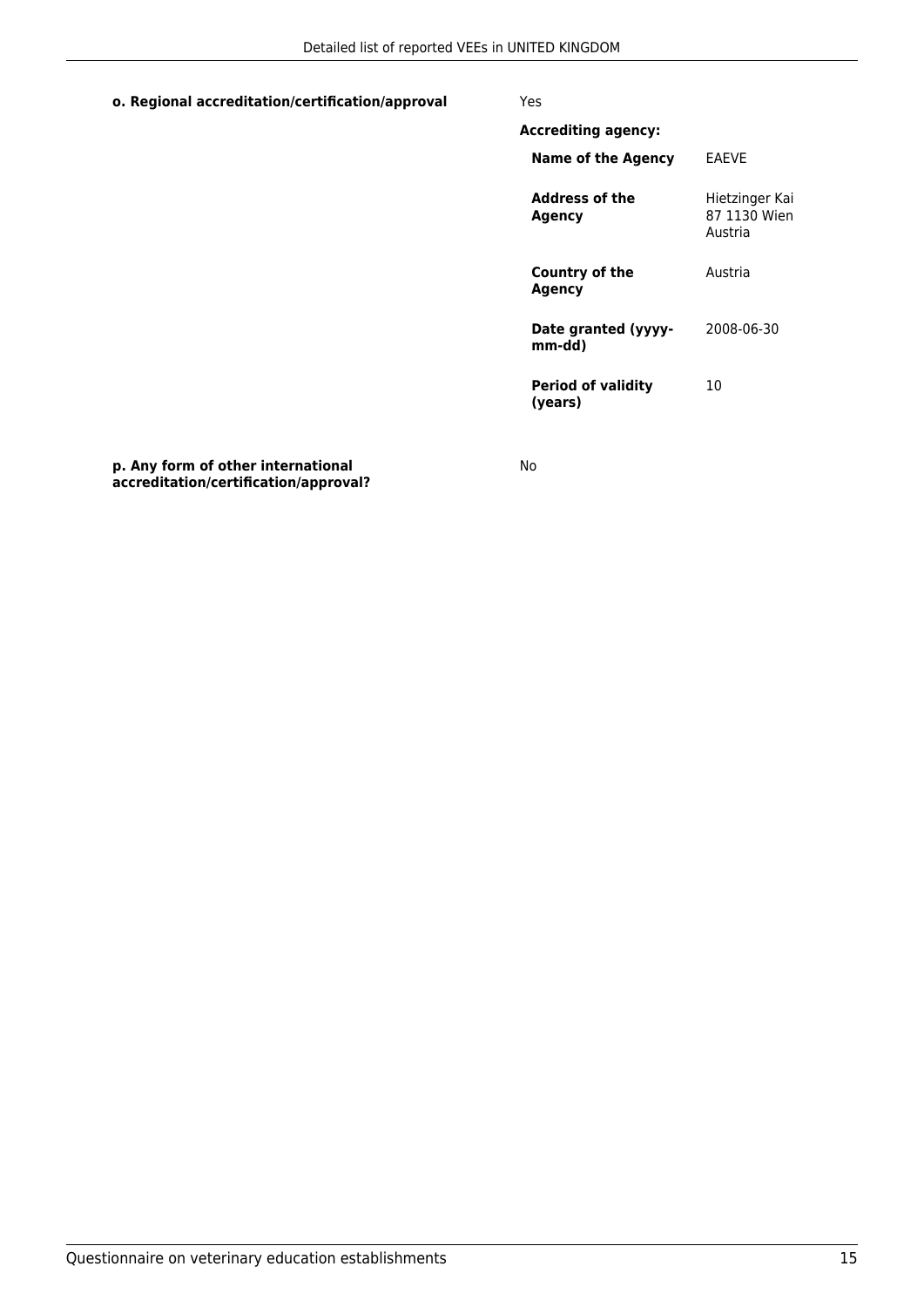# **University of Edinburgh, Royal (Dick) School of Veterinary Studies**

**Last modified on: 2014-12-22 12:36:56**

| a. Name of VEE                                                | University of Edinburgh, Royal (Dick) School<br>of Veterinary Studies                                      |
|---------------------------------------------------------------|------------------------------------------------------------------------------------------------------------|
| b. Hosting Academic Institution<br>(when relevant)            | University of Edinburgh                                                                                    |
| c. Address of VEE<br>(street/city/state)                      | Easter Bush Campus Midlothian EH25 9RG                                                                     |
| d. Country of VEE                                             | UNITED KINGDOM                                                                                             |
| e. Web-site (URL)                                             | http://www.ed.ac.uk/schools-departments/vet                                                                |
| f. Institution type                                           | public                                                                                                     |
| g. Year of creation                                           | 1823                                                                                                       |
| h. Veterinary degree(s) granted<br>(several choices possible) | ⊠Specific Veterinary Diploma<br>⊠Bachelor<br>⊠Master<br>⊠Doctor<br><b>MPhD</b><br>□ Other (please explain) |

**i. Number of years of veterinary education required for VSB (or equivalent) registration**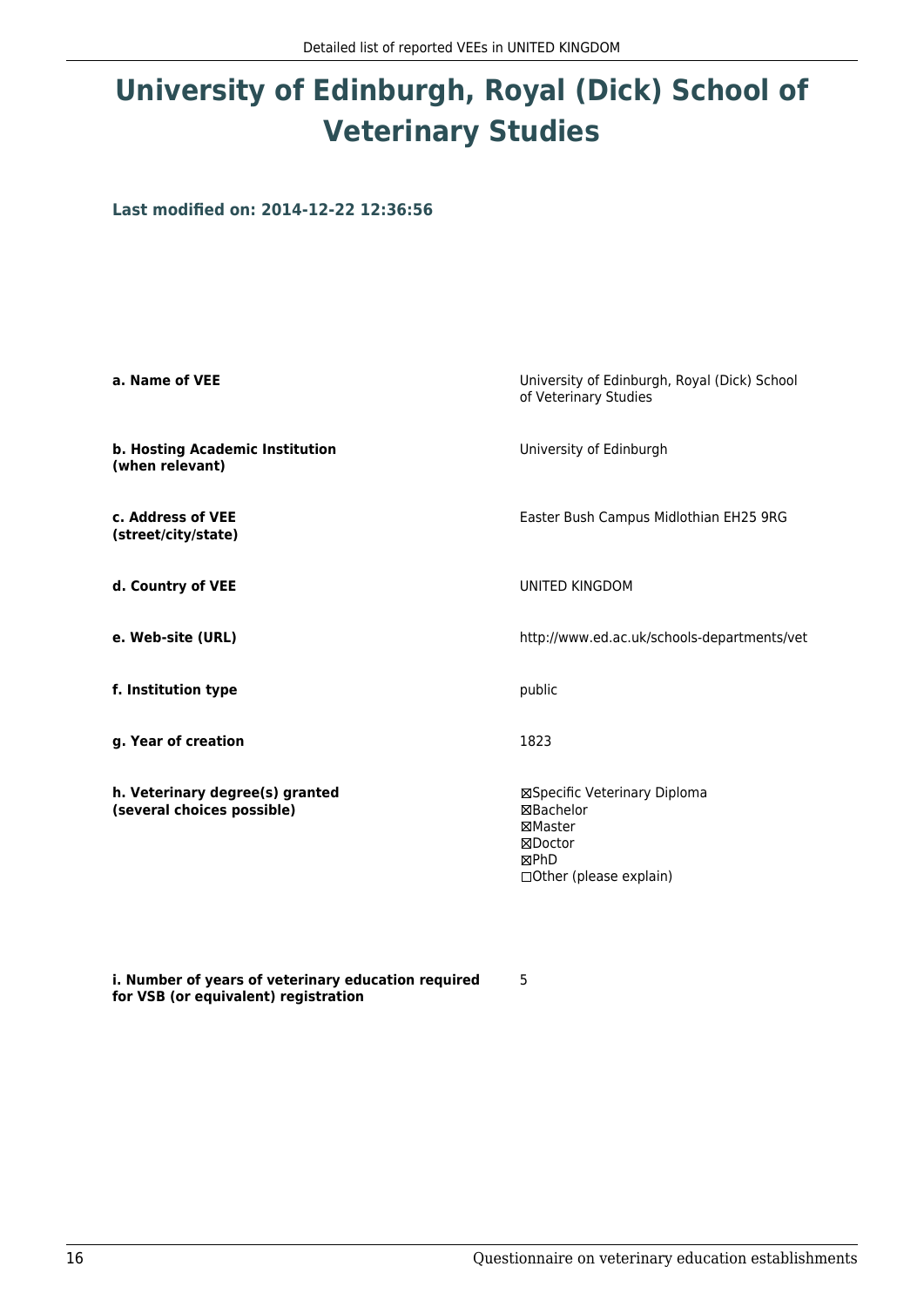|                                                                                                   | 1st Year                                                                                                                                                              | 101-150                                                                                                                |
|---------------------------------------------------------------------------------------------------|-----------------------------------------------------------------------------------------------------------------------------------------------------------------------|------------------------------------------------------------------------------------------------------------------------|
|                                                                                                   | 2d Year                                                                                                                                                               | 101-150                                                                                                                |
|                                                                                                   | 3d Year                                                                                                                                                               | 101-150                                                                                                                |
|                                                                                                   | 4th Year                                                                                                                                                              | 101-150                                                                                                                |
|                                                                                                   | 5th Year                                                                                                                                                              | 101-150                                                                                                                |
|                                                                                                   | 6th Year                                                                                                                                                              |                                                                                                                        |
|                                                                                                   | 7th Year                                                                                                                                                              |                                                                                                                        |
| k. Average number of veterinary graduates per year<br>from the establishment                      | 51-100                                                                                                                                                                |                                                                                                                        |
| I. Minimum education required for admission to the<br>establishment<br>(several choices possible) | ⊠High School University Entrance<br>Qualification<br>⊠Pre-Veterinary Science Diploma<br>⊠Pre-Veterinary Science Degree<br>□Other specific VEE entrance qualifications |                                                                                                                        |
| m. Is there a selection procedure at<br>(several choices possible)                                | □National level<br>$\Box$ State level<br>⊠Establishment level                                                                                                         |                                                                                                                        |
| n. National accreditation/certification/approval                                                  | Yes                                                                                                                                                                   |                                                                                                                        |
|                                                                                                   | <b>Accrediting agency:</b>                                                                                                                                            |                                                                                                                        |
|                                                                                                   | <b>Name of the Agency</b>                                                                                                                                             | Royal College<br>of Veterinary<br>Surgeons                                                                             |
|                                                                                                   | <b>Address of the</b><br><b>Agency</b>                                                                                                                                | Royal College<br>of Veterinary<br>Surgeons<br>Belgravia<br><b>House 62-64</b><br>Horseferry<br>Road London<br>SW1P 2AF |
|                                                                                                   | Country of the<br><b>Agency</b>                                                                                                                                       | United<br>Kingdom                                                                                                      |
|                                                                                                   | Date granted (yyyy-<br>mm-dd)                                                                                                                                         | 1823-01-01                                                                                                             |
|                                                                                                   | <b>Period of validity</b><br>(years)                                                                                                                                  | 250                                                                                                                    |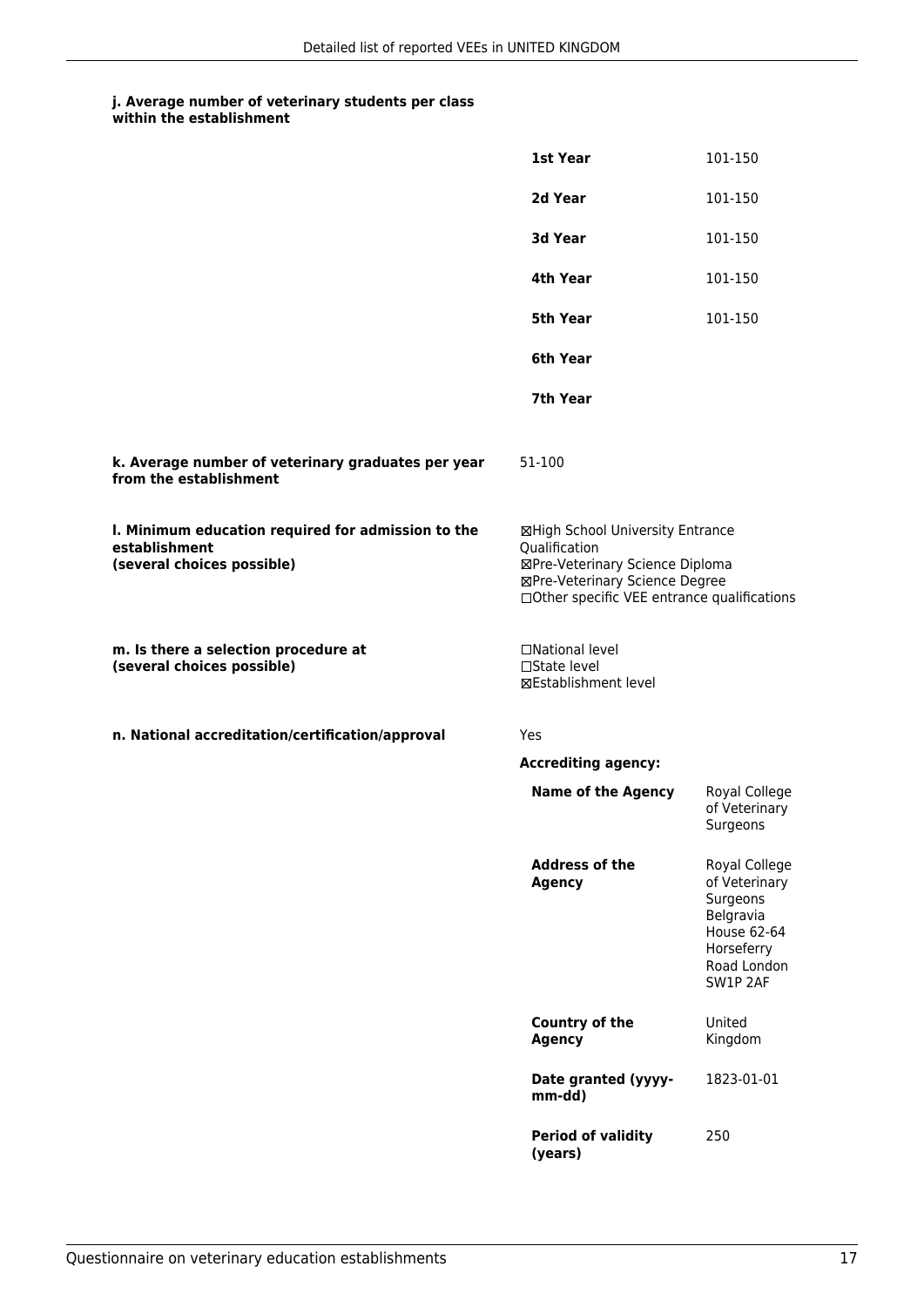|  | o. Regional accreditation/certification/approval | Yes |
|--|--------------------------------------------------|-----|
|  |                                                  |     |

**Accrediting agency: Name of the Agency** EAEVE **Address of the Agency** Hietzinger Kai 87 1130 Wien Austria **Country of the Agency** Austria **Date granted (yyyymm-dd)** 1823-01-01 **Period of validity (years)** 250

**p. Any form of other international accreditation/certification/approval?** Yes

**If yes, please provide a brief description.** From American Veterinary Medical Association.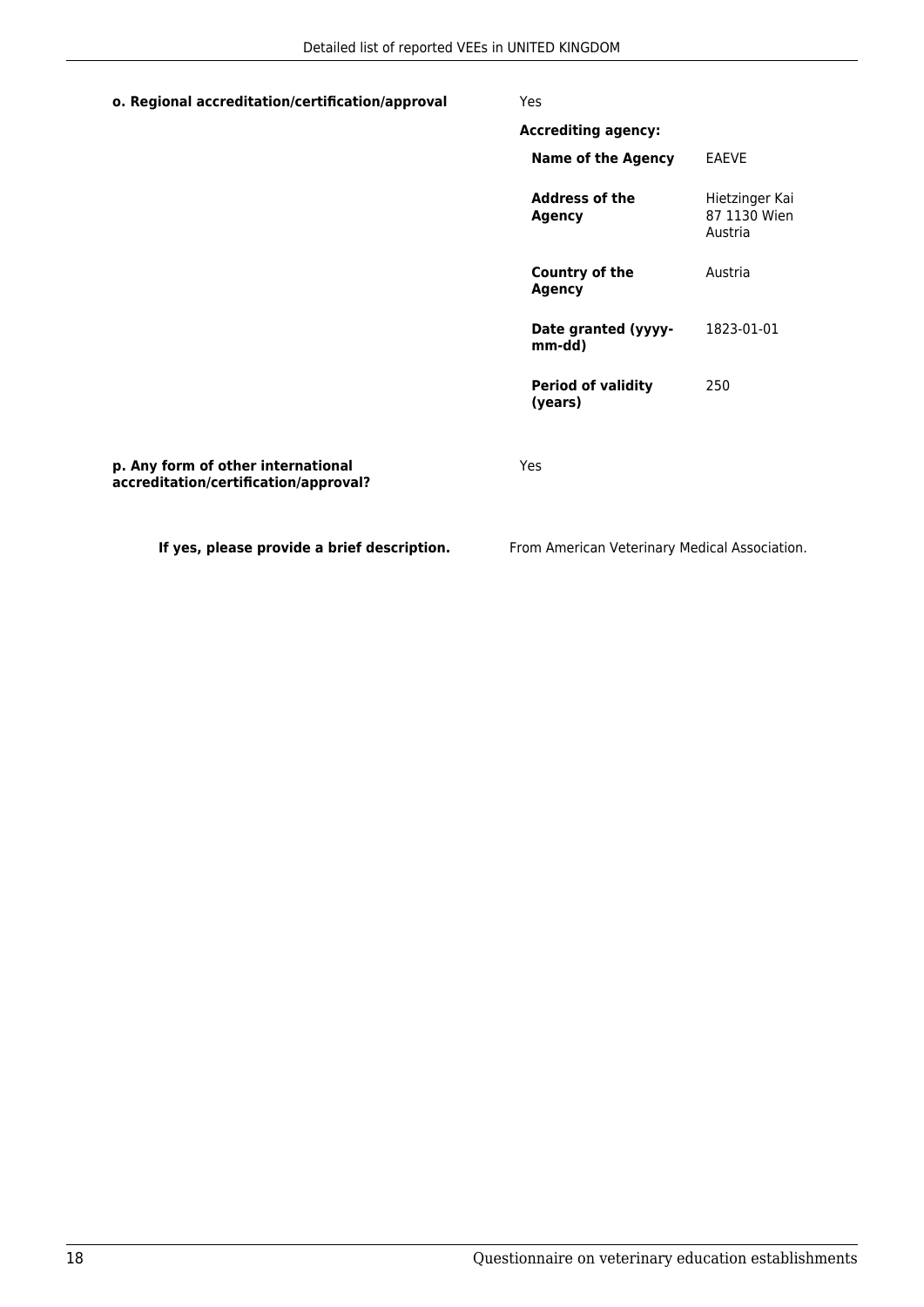## **University of Glasgow, School of Veterinary Medicine**

**Last modified on: 2014-12-22 12:37:23**

| a. Name of VEE                                                | University of Glasgow, School of Veterinary<br>Medicine                                                         |
|---------------------------------------------------------------|-----------------------------------------------------------------------------------------------------------------|
| b. Hosting Academic Institution<br>(when relevant)            | University of Glasgow                                                                                           |
| c. Address of VEE<br>(street/city/state)                      | 464, Bearsden Road, Glasgow G61, 1QH                                                                            |
| d. Country of VEE                                             | UNITED KINGDOM                                                                                                  |
| e. Web-site (URL)                                             | http://www.gla.ac.uk/schools/vet/                                                                               |
| f. Institution type                                           | public                                                                                                          |
| g. Year of creation                                           | 1862                                                                                                            |
| h. Veterinary degree(s) granted<br>(several choices possible) | ⊠Specific Veterinary Diploma<br><b>⊠Bachelor</b><br>⊠Master<br>⊠Doctor<br>⊠PhD<br>$\Box$ Other (please explain) |

**i. Number of years of veterinary education required for VSB (or equivalent) registration**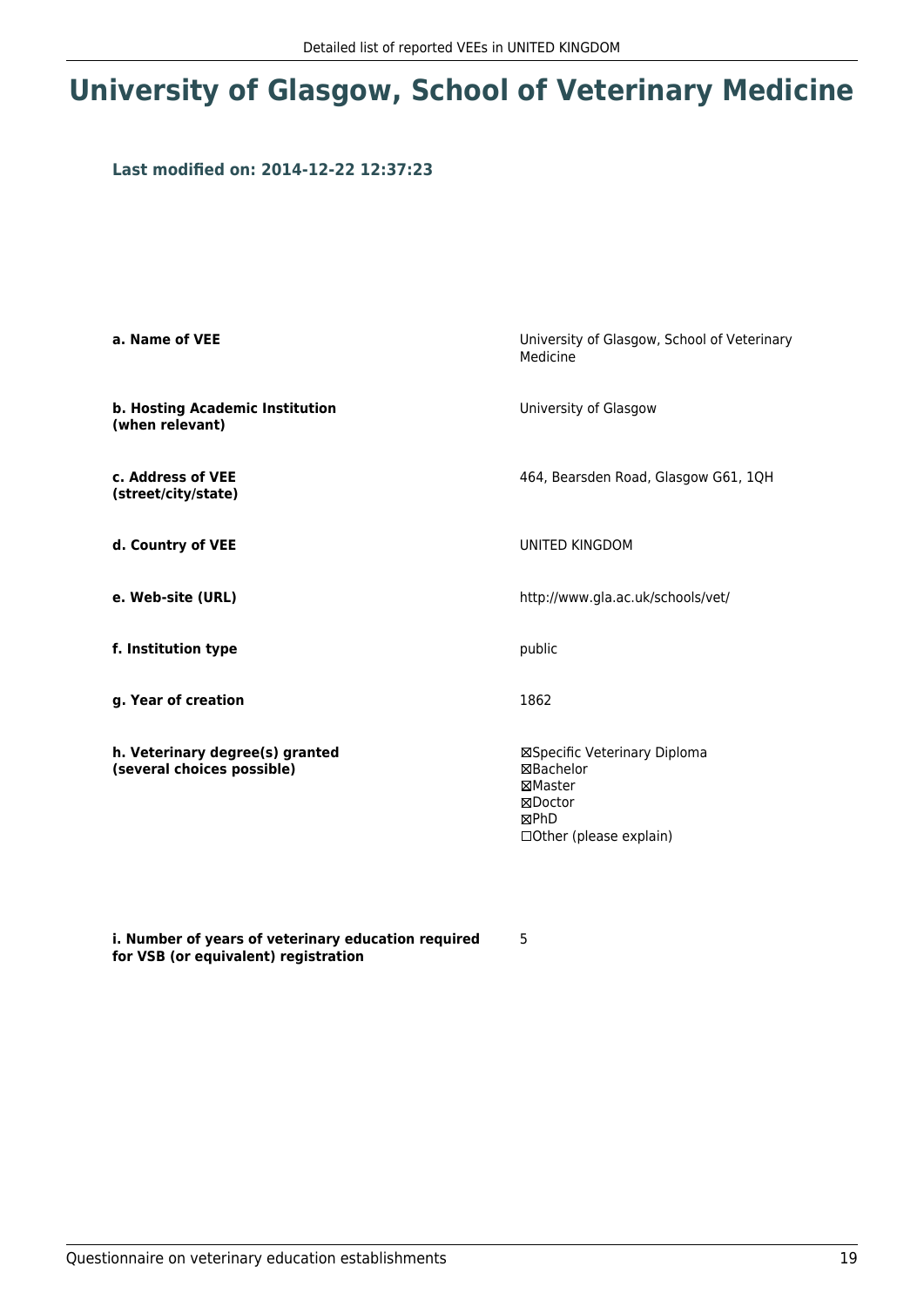|                                                                                                   | 1st Year                                                                                                                                                              | 101-150                                                           |
|---------------------------------------------------------------------------------------------------|-----------------------------------------------------------------------------------------------------------------------------------------------------------------------|-------------------------------------------------------------------|
|                                                                                                   | 2d Year                                                                                                                                                               | 101-150                                                           |
|                                                                                                   | 3d Year                                                                                                                                                               | 101-150                                                           |
|                                                                                                   | 4th Year                                                                                                                                                              | 101-150                                                           |
|                                                                                                   | 5th Year                                                                                                                                                              | 101-150                                                           |
|                                                                                                   | 6th Year                                                                                                                                                              |                                                                   |
|                                                                                                   | 7th Year                                                                                                                                                              |                                                                   |
| k. Average number of veterinary graduates per year<br>from the establishment                      | 101-150                                                                                                                                                               |                                                                   |
| I. Minimum education required for admission to the<br>establishment<br>(several choices possible) | ⊠High School University Entrance<br>Qualification<br>⊠Pre-Veterinary Science Diploma<br>⊠Pre-Veterinary Science Degree<br>⊠Other specific VEE entrance qualifications |                                                                   |
| m. Is there a selection procedure at<br>(several choices possible)                                | □National level<br>□State level<br><b>⊠Establishment level</b>                                                                                                        |                                                                   |
| n. National accreditation/certification/approval                                                  | Yes                                                                                                                                                                   |                                                                   |
|                                                                                                   | <b>Accrediting agency:</b>                                                                                                                                            |                                                                   |
|                                                                                                   | <b>Name of the Agency</b>                                                                                                                                             | Royal College<br>of Veterinary<br>Surgeons                        |
|                                                                                                   | <b>Address of the</b><br><b>Agency</b>                                                                                                                                | Belgravia<br>House 62-64<br>Horseferry<br>Road London<br>SW1P 2AF |
|                                                                                                   | Country of the<br><b>Agency</b>                                                                                                                                       | United<br>Kingdom                                                 |
|                                                                                                   | Date granted (yyyy-<br>mm-dd)                                                                                                                                         | 1862-01-01                                                        |
|                                                                                                   | <b>Period of validity</b><br>(years)                                                                                                                                  | 200                                                               |